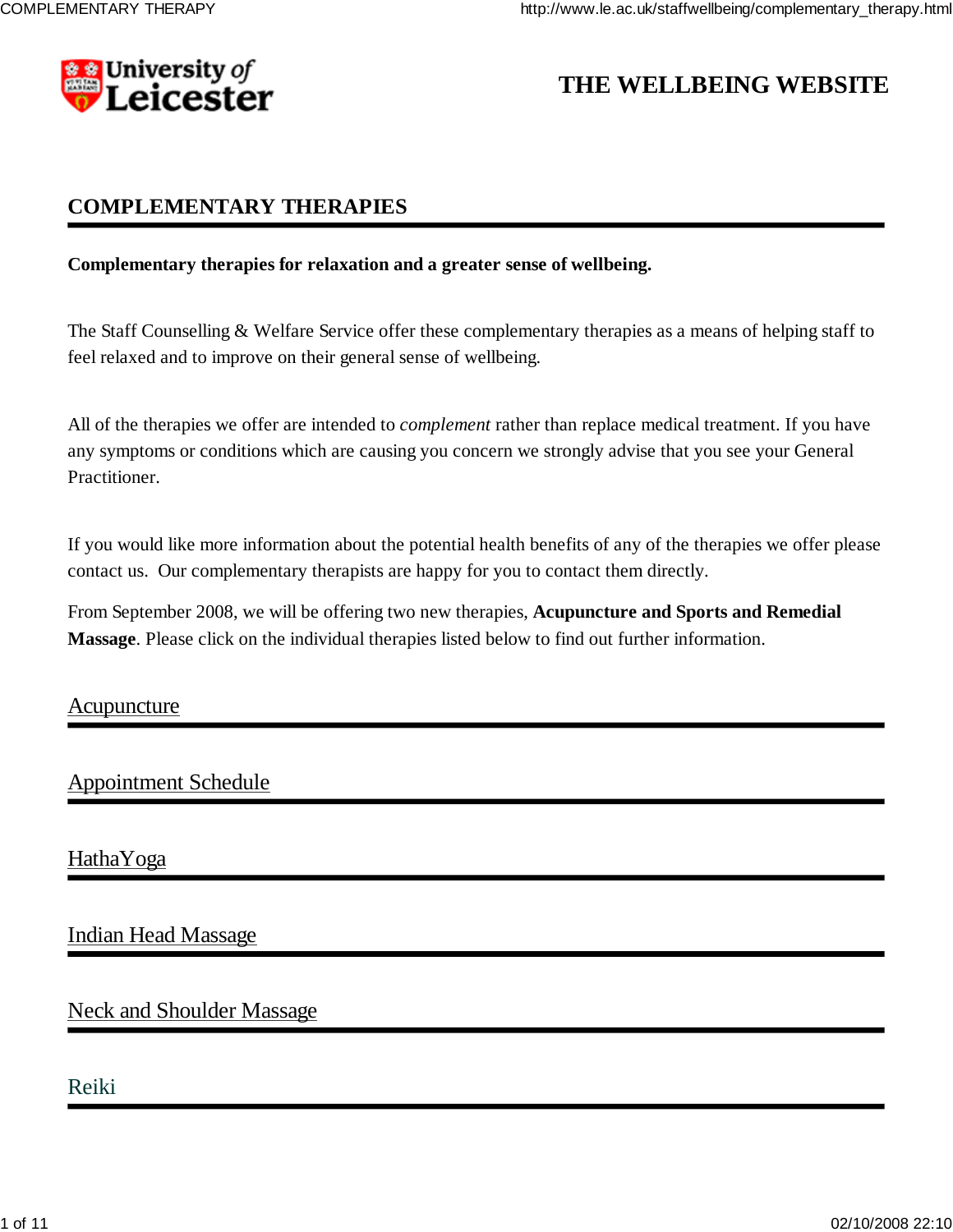# **Reflexology**

# Sport & Remedial Massage

# **Hypnotherapy**

## **Hatha Yoga classes are held in the Charles Wilson Building, main campus.**

## **All other therapies take place in House K, Freemen's Common**

### **Schedule: September - December 2008**

**for:**

### **Acupuncture, Indian head massage, neck and shoulder massage, Reiki, reflexology and Sports and Remedial massage**

**Jackie Siddon is an experienced therapist, who offers Reflexology, Reiki, Neck/Shoulder Massage, Indian Head Massage and Scenar, on Thursday evenings and Friday lunchtimes at the University. She has been a fully qualified therapist since 2000 and is a member of the Association of Reflexologists and an Associate member of Intermational SCENAR Technology Association. Jackie has been offering complementary therapies to staff for a number of years and runs a practice in Evington. She can be contacted on 0116 2418577 or at jaqsid@hotmail.com.**

**Nicky Brading, has practised Hatha Yoga since 1980 and has taught classes since qualifying in 1983. As a qualified therapist she also incorporates some elements of Reflexology and massage into each lesson and is one of our therapists practicing reflexology and massage on Tuesday and Friday lunchtimes.**

**Simon Fielding has been practising acupuncture since 1991 and is a member of the British Acupuncture Council. He has taught at the London College of Traditional Acupuncture and runs a practice in Oadby. Feel free to contact Simon on 0116 221 9691 or at simon.fielding3@ntlworld.com if you have any questions you'd like to ask.**

**Sarah Collins LSSM (Dip)** 

**Sarah is a graduate of the London School of Sports Massage (LSSM) where she gained a LSSM Diploma in Sport & Remedial Massage and also a BTEC Professional Diploma in Sport & Remedial Massage sarah@sdcsportsmassage.com**

| Date                                                | Therapy/Treatment available:                                          | <b>Available appointments</b> |
|-----------------------------------------------------|-----------------------------------------------------------------------|-------------------------------|
| <b>Thursday 2nd October</b><br><b>Jackie Siddon</b> | Indian head massage, neck and shoulder massage,<br>Reiki, reflexology | Fully booked                  |
| <b>Friday 3rd October</b><br><b>Jackie Siddon</b>   | Indian head massage, neck and shoulder massage,<br>Reiki, reflexology | Fully booked                  |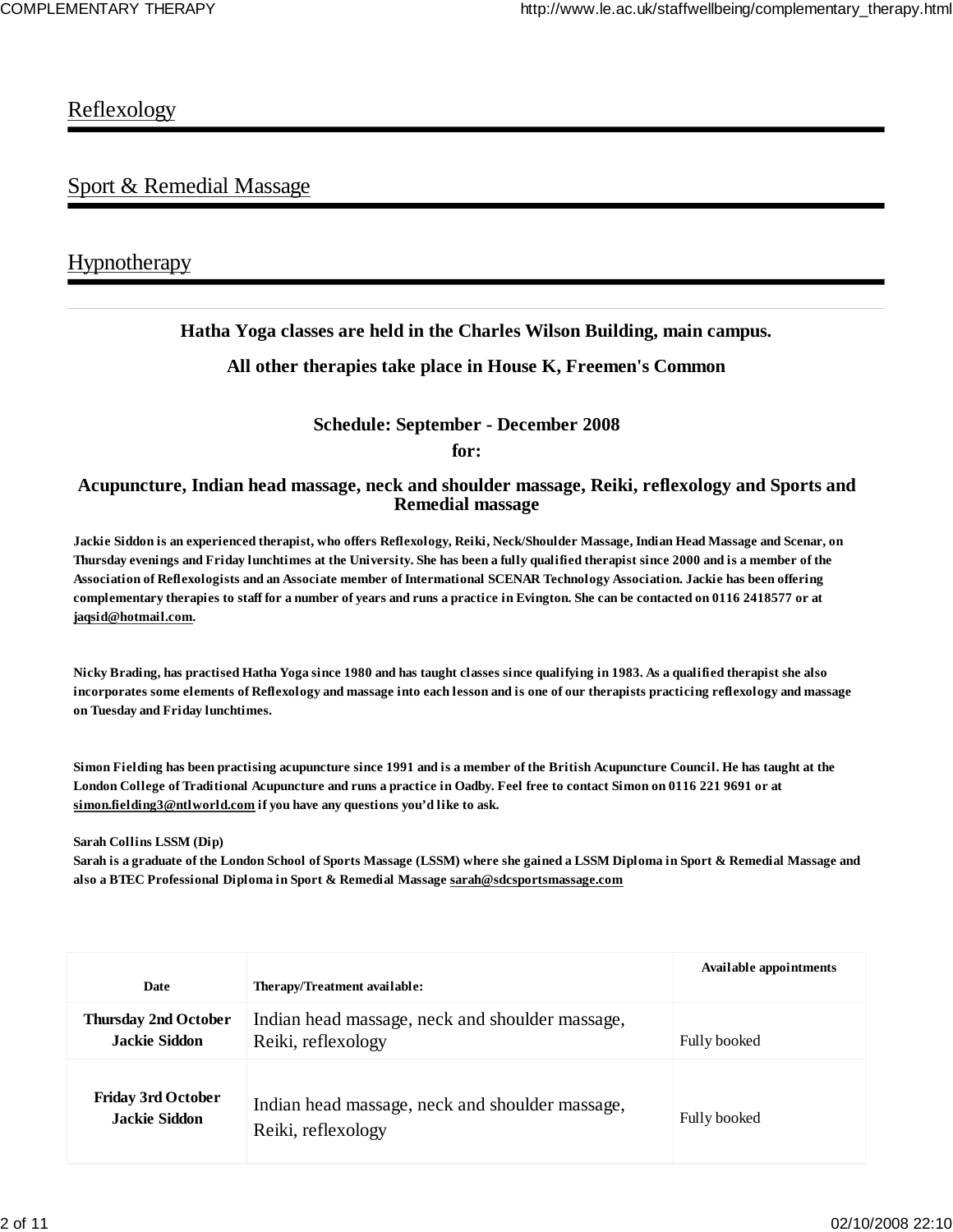| <b>Tuesday 7th October</b><br><b>Simon Fielding</b>  | Acupuncture<br>Please contact Service for appointment details         | available between 11.00 -<br>2.30       |
|------------------------------------------------------|-----------------------------------------------------------------------|-----------------------------------------|
| <b>Thursday 9th October</b><br><b>Jackie Siddon</b>  | Indian head massage, neck and shoulder massage,<br>Reiki, reflexology | 5.20<br>5.45                            |
| <b>Friday 10th October</b><br><b>Nicky Brading</b>   | Indian head massage, neck and shoulder massage and<br>reflexology     | 11.55<br>12.45<br>1.10                  |
| <b>Tuesday 14th October</b><br><b>Nicky Brading</b>  | Indian head massage, neck and shoulder<br>massage, reflexology        | 11.55<br>12.20<br>12.45<br>1.10<br>1.35 |
| <b>Thursday 16th October</b><br><b>Jackie Siddon</b> | Indian head massage, neck and shoulder massage,<br>Reiki, reflexology | Fully booked                            |
| <b>Friday 17th October</b><br><b>Jackie Siddon</b>   | Indian head massage, neck and shoulder massage,<br>Reiki, reflexology | 1.10                                    |
| <b>Tuesday 21st October</b><br><b>Simon Fielding</b> | Acupuncture<br>Please contact Service for appointment details         | available between 11.00 -<br>2.30       |
| <b>Thursday 23rd October</b><br><b>Sarah Collins</b> | Sports and Remedial Massage                                           | 5.25<br>5.50<br>6.15                    |
| <b>Tuesday 28th October</b><br><b>Simon Fielding</b> | Acupuncture<br>Please contact Service for appointment details         | available between 11.00 -<br>2.30       |
| <b>Thursday 30th October</b><br><b>Jackie Siddon</b> | Indian head massage, neck and shoulder massage,<br>Reiki, reflexology | Fully booked                            |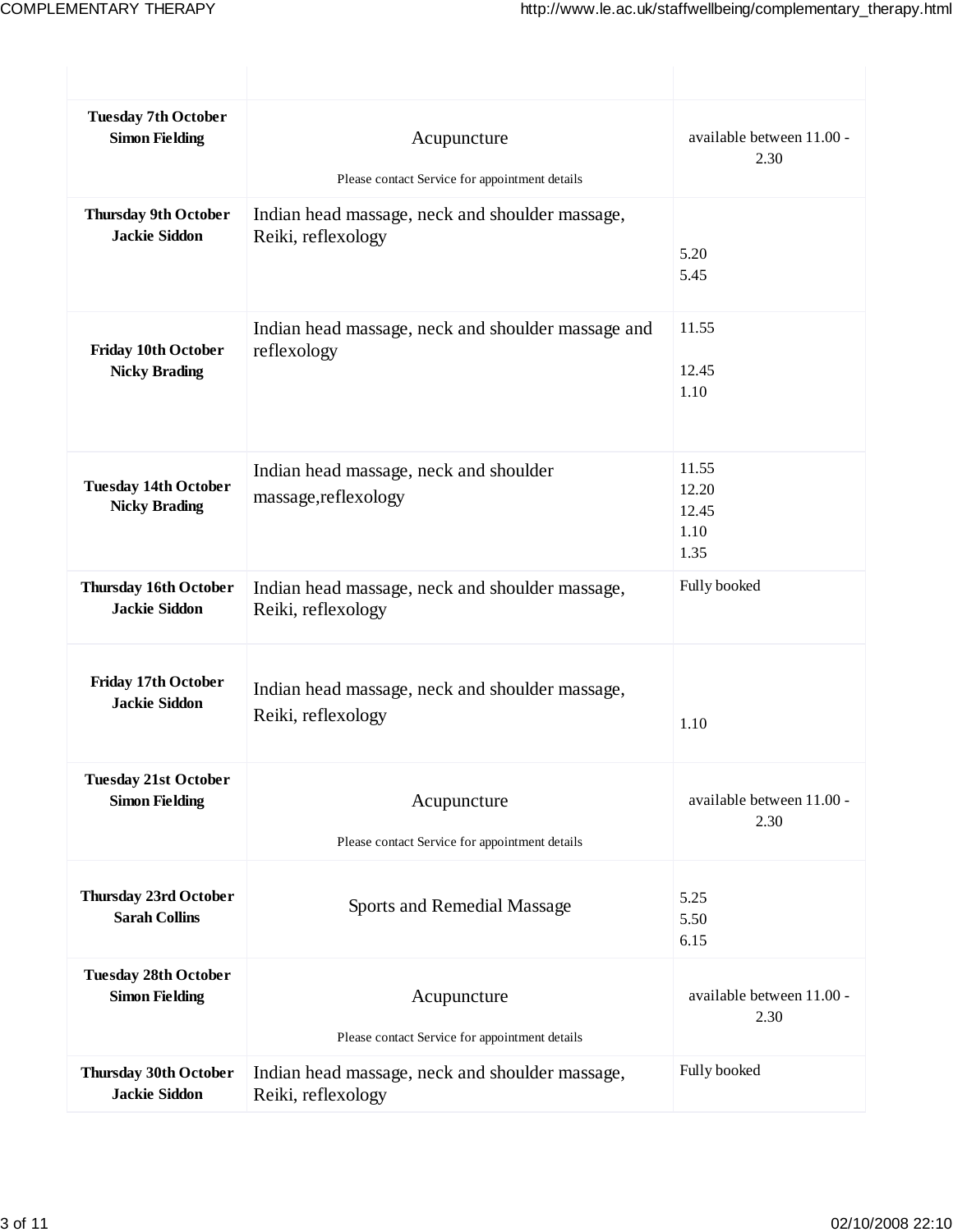| <b>Friday 31st October</b><br><b>Jackie Siddon</b>    | Indian head massage, neck and shoulder massage,<br>Reiki, reflexology | Fully booked                            |  |
|-------------------------------------------------------|-----------------------------------------------------------------------|-----------------------------------------|--|
| <b>Tuesday 4th November</b>                           | Acupuncture                                                           | available between 11.00 -               |  |
| <b>Simon Fielding</b>                                 | Please contact Service for appointment details                        | 2.30                                    |  |
| <b>Thursday 6th November</b><br><b>Sarah Collins</b>  | Sports and Remedial Massage                                           | 5.00<br>5.25<br>6.15                    |  |
| <b>Friday 7th November</b><br><b>Nicky Brading</b>    | Indian head massage, neck and shoulder<br>massage, reflexology        | 11.55<br>12.20<br>12.45<br>1.10<br>1.35 |  |
| <b>Tuesday 11th November</b><br><b>Nicky Brading</b>  | Indian head massage, neck and shoulder<br>massage,reflexology         | 11.55<br>12.20<br>12.45<br>1.10<br>1.35 |  |
| <b>Thursday 13th November</b><br><b>Jackie Siddon</b> | Indian head massage, neck and shoulder massage,<br>Reiki, reflexology | 4.55                                    |  |
| <b>Friday 14 November</b>                             | Indian head massage, neck and shoulder massage,                       | 1.10                                    |  |
| <b>Jackie Siddon</b>                                  | Reiki, reflexology                                                    | 1.35                                    |  |
| <b>Tuesday 18th November</b>                          | Acupuncture                                                           | available between 11.00 -               |  |
| <b>Simon Fielding</b>                                 | Please contact Service for appointment details                        | 2.30                                    |  |
| <b>Thursday 20th November</b>                         | Indian head massage, neck and shoulder massage,                       | 4.30                                    |  |
| <b>Jackie Siddon</b>                                  | Reiki, reflexology                                                    | 4.55                                    |  |
| <b>Tuesday 25th November</b>                          | Acupuncture                                                           | available between 11.00 -               |  |
| <b>Simon Fielding</b>                                 | Please contact Service for appointment details                        | 2.30                                    |  |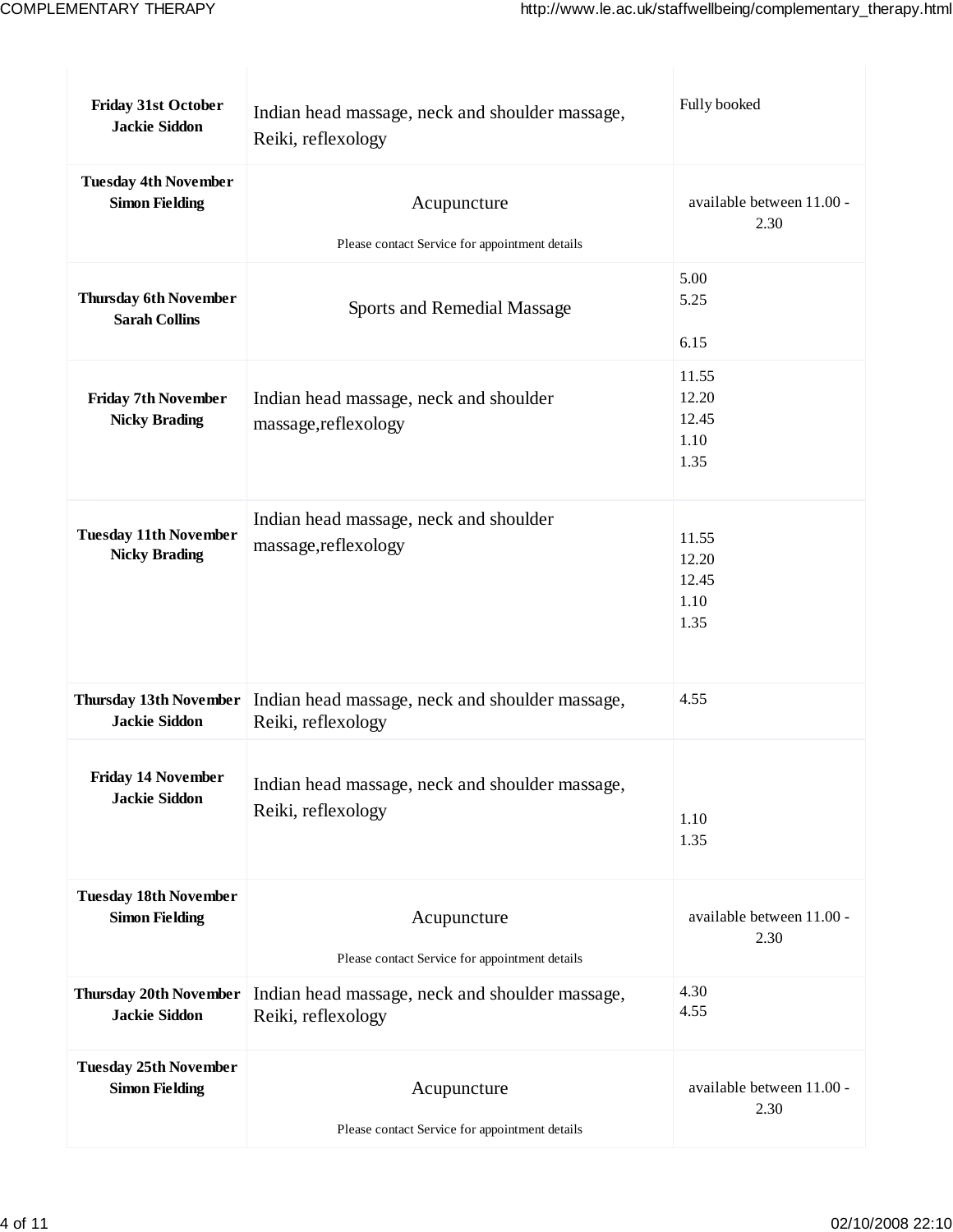| <b>Jackie Siddon</b>                                            | Thursday 27th November   Indian head massage, neck and shoulder massage,<br>Reiki, reflexology | 4.30<br>4.55                            |
|-----------------------------------------------------------------|------------------------------------------------------------------------------------------------|-----------------------------------------|
| Friday 28th<br><b>November</b><br><b>Jackie Siddon</b>          | Indian head massage, neck and shoulder massage,<br>Reiki, reflexology                          | 1.35                                    |
| <b>Tuesday 2nd December</b><br><b>Simon Fielding</b>            | Acupuncture<br>Please contact Service for appointment details                                  | available between 11.00 -<br>2.30       |
| Thursday 4th<br><b>December</b><br><b>Jackie Siddon</b>         | Indian head massage, neck and shoulder massage,<br>Reiki, reflexology                          | 4.30<br>4.55                            |
| <b>Friday 5th December</b><br><b>Nicky Brading</b>              | Indian head massage, neck and shoulder massage, and<br>reflexology                             | 11.55<br>12.20<br>12.45<br>1.10<br>1.35 |
| <b>Tuesday 9th December</b><br><b>Simon Fielding</b>            | Acupuncture<br>Please contact Service for appointment details                                  | available between 11.00 -<br>2.30       |
| Thursday 11th<br>December<br><b>Jackie Siddon</b>               | Indian head massage, neck and shoulder massage,<br>Reiki, reflexology                          | 4.30<br>4.55<br>5.45                    |
| Friday 12th<br><b>December</b><br><b>Jackie Siddon</b>          | Indian head massage, neck and shoulder massage,<br>Reiki, reflexology                          | 1.35                                    |
| <b>Tuesday 16th December</b><br><b>Simon Fielding</b>           | Acupuncture<br>Please contact Service for appointment details                                  | available between 11.00 -<br>2.30       |
| <b>Thursday 18th</b><br><b>December</b><br><b>Jackie Siddon</b> | Indian head massage, neck and shoulder massage,<br>Reiki, reflexology                          | 4.30<br>4.55<br>5.20<br>5.45            |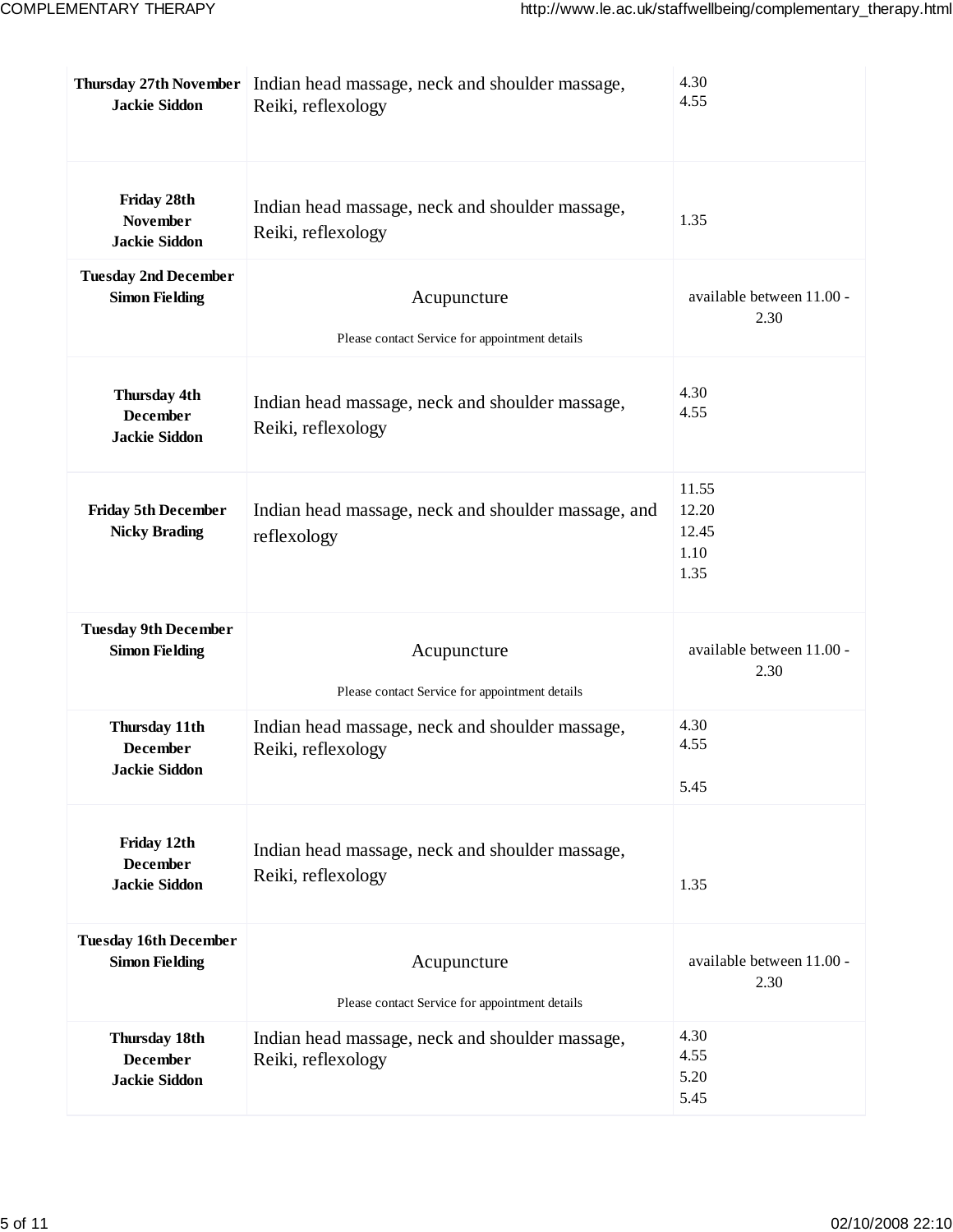| <b>Friday 19th December</b> | Indian head massage, neck and shoulder massage, | 11.55 |
|-----------------------------|-------------------------------------------------|-------|
| <b>Jackie Siddon</b>        | Reiki, reflexology                              | 1.35  |
|                             |                                                 |       |

### **Please note that during an Indian Head Massage oil is applied to the scalp and hair. If you book a 40 minute session you can have both a Neck and Shoulder Massage and an Indian Head Masage.**

**Cost: £10 per 20 minute session and £20 per 40 minute session**

#### **Please email Chris Wilson at: staffcounsel&welfare@le.ac.uk to book an appointment**.

*All of the complementary therapies we offer are generally safe for most people, but if you have any particular health concerns, it is advisable to consult your G.P. before attending.*

*You will be asked to complete a short confidential medical form before you attend your first session.*

#### **Please let us know when you book an appointment if you are unable to use stairs.**

The University of Leicester Staff Counselling & Welfare Service shall not be liable for any damage of any kind arising out of or related to the services of any of the complementary therapists or treatments listed here.

### **Acupuncture**



#### **ACUPUNCTURE**

Acupuncture is a traditional system of medicine which originated in China and is now used widely throughout the world. It is holistic, which means that it is not just about getting rid of unpleasant symptoms but with improving your overall health. It can be used simply as an effective way to promote relaxation and give a feeling of well-being. For further information about the benefits of acupuncture, please contact Chris at staffcounsel&welfare@le.ac.uk

#### **What can I expect when I come for an acupuncture treatment?**

Your first session is going to be longer than the others because our acupuncturist will give you a consultation first, followed by a treatment.

#### **How does acupuncture work?**

Most people already know that acupuncture involves the use of needles. The needles are very fine and don't cause pain. They are inserted quite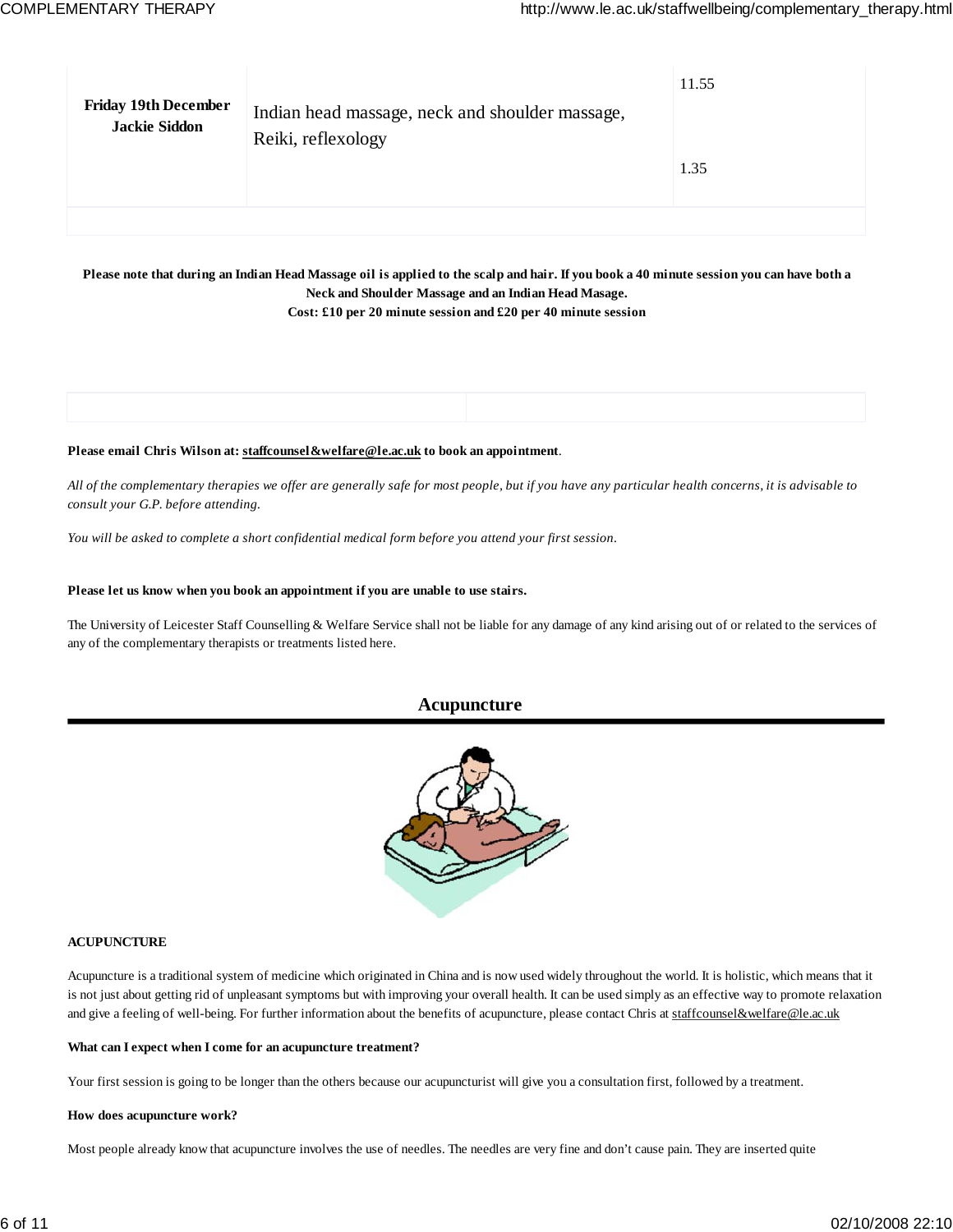superficially. Sometimes the acupuncturist will apply gentle warmth to the needles, or perhaps use electro-acupuncture. He will apply the needles at certain points which points lie on different *channels,* or *meridians,* each of which affects a certain area of the body, such as the head, or a particular body-system, such as digestion. Each point moves your energy, traditionally called *chi,* in a unique way to produce a particular effect.

#### **Who will give me my treatment?**

The acupuncturist working at the Staff Counselling and Welfare service is Simon Fielding. He has been practising acupuncture since 1991 and is a member of the British Acupuncture Council. He has taught at the London College of Traditional Acupuncture and runs a practice in Oadby. Feel free to contact Simon on 0116 221 9691 or at simon.fielding3@ntlworld.com if you have any questions you'd like to ask.

#### **How much will my treatment cost?**

Your first session will last 1 ¼ hours and will cost £45. Follow-up sessions will last ¾ hour and cost £35.

#### **When and where can I have acupuncture?**

Simon will be in House K on most Tuesdays between 11.00am - 2.30pm (See schedule)

#### **Please contact Chris Wilson at staffcounsel&welfare@le.ac.uk to make an appointment or find out more information.**

**Please let us know when you book an appointment if you are unable to use stairs**

### **Hatha Yoga:**

**Dates of next classes:**

| WEDNESDAYS 6.00pm - 7.30pm                               | THURSDAYS 6.00pm - 7.30pm           |  |
|----------------------------------------------------------|-------------------------------------|--|
| <b>Improvers/Intermediate Level</b>                      | <b>Beginners Level FULLY BOOKED</b> |  |
| 1st October - 29th October                               | 2 October - 30th October            |  |
| Fee £20 for 5 week course                                | Fee £20 for 5 week course           |  |
|                                                          |                                     |  |
| <b>5th November - 3rd December</b>                       | 6th November - 4th December         |  |
| Fee £20 for 5 week course                                | Fee £20 for 5 week course           |  |
| Classes take place in Charles Wilson Building, main site |                                     |  |

### **The name Hatha comes from Ha meaning Sun, your outgoing public face, and Tha meaning Moon, your inner, private self. Hatha Yoga sets out to bring harmony in your life by balancing these two faces through exercises (postures) and deep breathing.**

Your teacher, Nicky Brading, has practised Hatha Yoga since 1980 and has taught classes since qualifying in 1983. As a qualified therapist she also incorporates some elements of Reflexology and massage into each lesson and is one of our therapists practicing reflexology and massage. She practices yoga and meditation daily and feels fitter and healthier than before she started 28 years ago.

#### **How will I benefit from Hatha Yoga?**

The benefits of practicing yoga are through to include enhanced breathing, improved digestion, lowering of blood pressure and deeper and more fulfilling sleep. Improved health means you have more energy to live and enjoy life to the full.

**Beginners**: Regardless of how inflexible or unfit you think you are, you will be able to join the beginners class. As you are doing yoga for your own benefit and you will be encouraged to proceed at your own pace. Along with Asanas (Yoga postures), you will learn correct breathing and also how to relax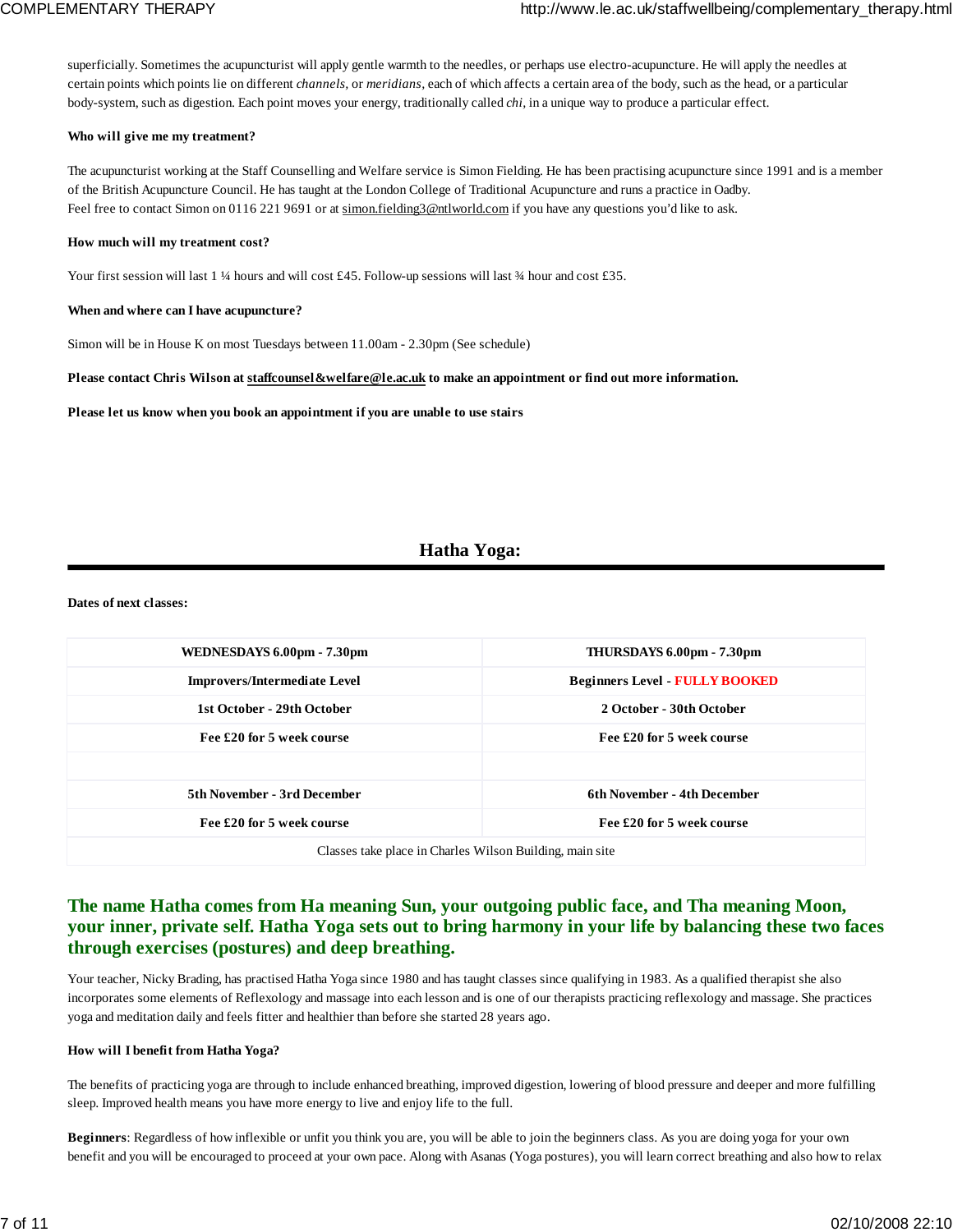at the end of each session. You will hopefully come away both relaxed and energised.

**Intermediate/Improvers**: You should have attended at least ten yoga sessions in order to have mastered the basics of breathing and also the more common Asanas. Other more challenging postures will also be on offer. You should be able to concentrate on your breathing in order to focus within. Ideally, you should be practicing some of the techniques such as deep breathing, during times of stress.

#### **How do I prepare for the groups?**

Mats (or chairs) are provided, but you may wish to bring your own mat if you have one.

Please wear loose, comfortable clothing.

Consult your medical practitioner if you feel this is appropriate. These classes are not suitable for women in the first trimester of pregnancy.

#### **How much are the fees?**

The fee for each 5 week course is £20.00 payable to the tutor at the first session.

**Fees are to be paid in full at the first class and you must book a place before the classes begin as numbers are limited. Our tutor is self-employed and is therefore unable to let you pay on a weekly basis.**

If you are unable to attend a class, the tutor is unable to give an individual refund. However, if the Service has to cancel a class then every effort will be made to arrange a replacement session.

#### **How do I book a place?**

#### **Please contact Chris Wilson at staffcounsel&welfare@le.ac.uk to book a place**

Useful links:

- BBC Health Yoga
- All About Yoga

Top

# **Indian Head Massage**



#### **How does an Indian Head Massage work?**

The treatment involves massage, shiatsu and acupressure techniques on the neck, scalp and face using aromatic massage oils. This treatment relaxes tense areas and creates a feeling of well-being.

#### **Which conditions can an Indian Head Massage help?**

Indian head Massage can bring about:

- General feeling of wellbeing, calmness and relaxation
- Relaxation in tense knotted muscles

For more information about the potential health benefits of an Indian Head Massage, or to book an appointment, please contact Chris Wilson at **staffcounsel&welfare@le.ac.uk**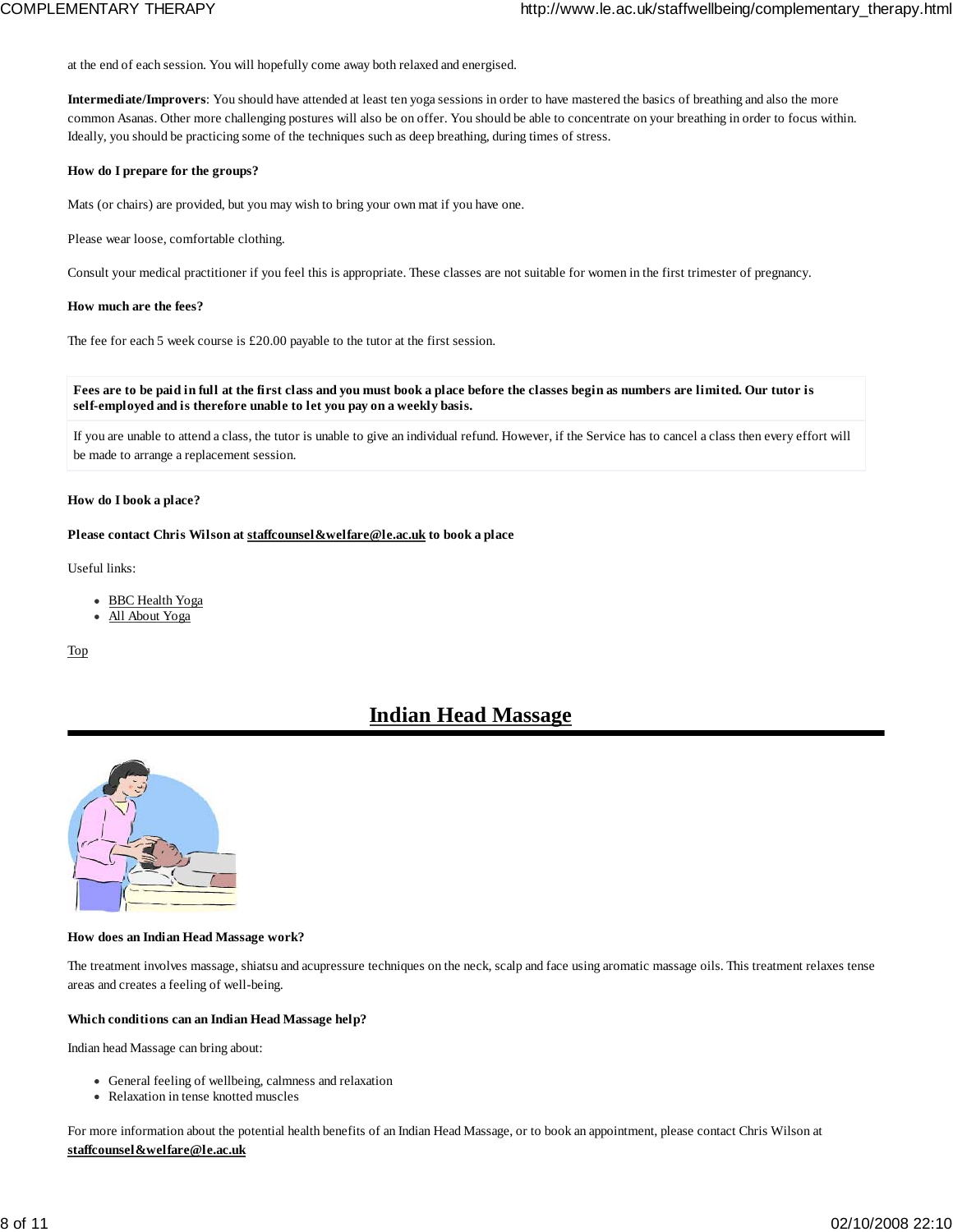#### **When and where can I have an Indian Head Massage?**

Please see see Schedule above.

**How much does it cost?**

**£10 per 20 minute session and £20 per 40 minutesession**

Top

# **Neck & Shoulder Massage**

For many people, the neck and shoulders are common areas of soreness and tension. The causes of headaches and tension are due to tightness of the muscles that surround the skull.

Tension, or muscular headaches occur when you strain the muscles of your head and neck, often without even realising you have done it. Bad posture, working at a desk or a computer all day without proper breaks, and stress all help to create such problems.

Massage involves using the hands to perform movements on the skin to promote relaxation, healing and well-being. Massage relaxes tense muscles, eases stress, relieves pain and can help you sleept better.

#### **When and where can I have a Neck and Shoulder Massage?**

Please see Schedule above.

All sessions are held in House K, Freemen's Common (1st floor). Please let us know when you book an appointment if you are unable to use stairs.

#### **How much does it cost?**

#### **£10 per 20 minute session and £20 per 40 minute session**

For more information about the potential health benefits of a Neck and Shoulder Massage, or to book an appointment, please contact Chris Wilson at **staffcounsel&welfare@le.ac.uk**

Top

## **Reiki**

Reiki (pronounced Ray-key) is a Japanese word meaning Universal Life Energy.

#### **What is Reiki Treatment?**

Receiving Reiki is a very simple process. The session begins by lying down on a treatment couch, fully clothed, closing your eyes and relaxing. Then the Reiki practitioner will gently rest their hands upon you, non-intrusively, in a series of positions from the crown of the head to the feet.



Each hand position is held for a few minutes, and during this time healing energy is through to flow into you, balancing your energy system. As the energy flows, some people will feel warmth, or heat, or tingling from the Practitioner's hands. It is usually a very relaxing experience: some people fall asleep. Other sensations may include seeing coloured lights or feeling as if you are floating.

**When and where can I have a Reiki?**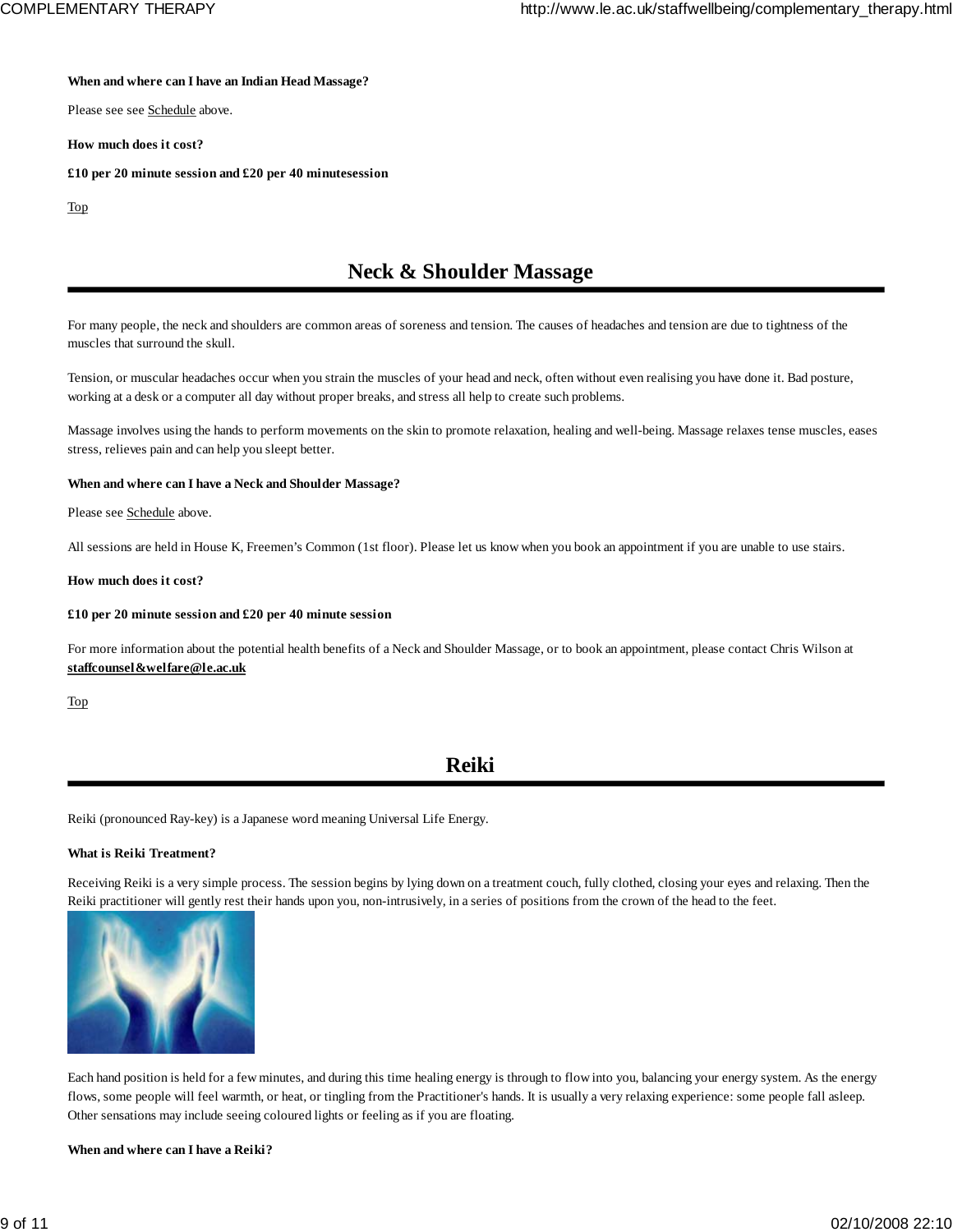Please see Schedule above.

For more information about the potential health benefits of an Indian Head Massage, or to book an appointment, please contact Chris Wilson at **staffcounsel&welfare@le.ac.uk**

#### **How much does it cost?**

#### **£10 per 20 minute session and £20 per 40 minutesession**

For more information about the potential health benefits of Reiki, or to book an appointment, please contact Chris Wilson at **staffcounsel&welfare@le.ac.uk**

Useful links:

#### www.reikiassociation.org.uk/

Top

# **Reflexology**

Reflexology is a form of 'alternative' or 'complementary' medicine which involves a method of treatment using massage to reflex areas found in the feet and the hands. Most commonly, the feet are used as the areas to be treated.

In the feet, there are reflex areas corresponding to all the parts of the body and these areas are arranged in such a way as to form a map of the body in the feet with the right foot corresponding to the right side of the body and the left foot corresponding to the left side of the body. By having the whole body represented in the feet, the method offers a means of treating the whole body and of treating the body as a whole. This latter point is an important factor of a natural therapy and allows not only symptoms to be treated but also the causes of symptoms

When and where can I have Reflexology?

**Please see Schedule above.**

**How much does it cost?**

**£10 per 20 minute session and £20 per 40 minutesession**

For more information about the potential health benefits of Reflexology, or to book an appointment, please contact Chris Wilson at **staffcounsel&welfare@le.ac.uk**

#### Top

# **Sports and Remedial massage**

#### **Sports and Remedial Massage – What is it?**

Sports and remedial massage aims to make lasting changes that allow your body to function effectively and pain free. It helps to improve the suppleness and flexibility of muscles and joints, improves circulation and speeds up the healing process of damaged and stressed muscles and prevents injuries.

#### **What conditions can be helped by Sports and remedial massage?**

• Injury and prevention of injuries